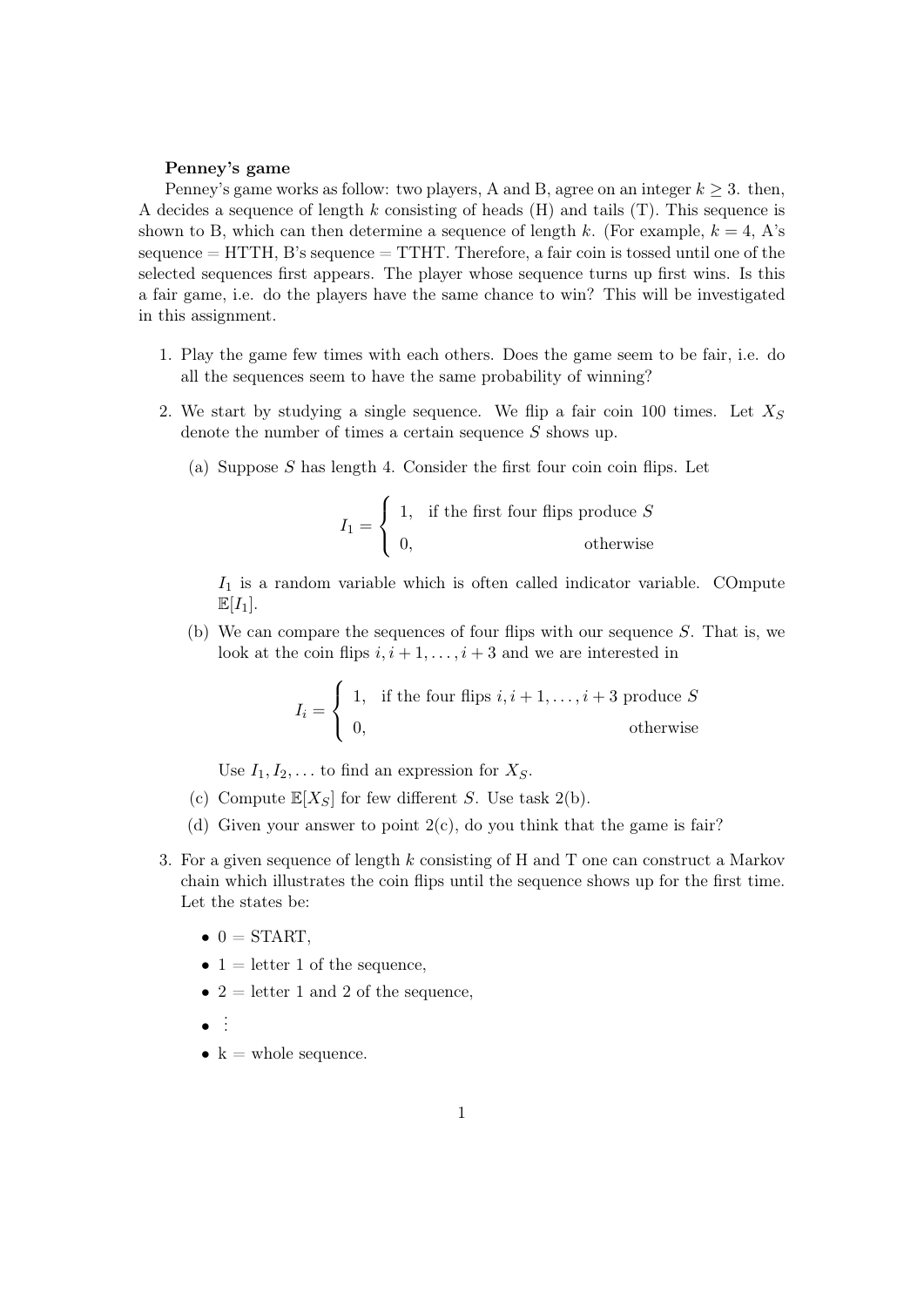We start at state 0, and for each toss of the coin we move to the state:

- state  $k$  if the entire sequence has appeared, otherwise
- state j, for  $j = 0, \ldots, k 1$ , if the latest j flips corresponds to the beginning of the sequence, but the  $j + 1$  latest flip does not.

It turns out (convince yourself!) that the next state depens only on the current state and the outcome of the next coin toss, which make so that we can model the walk between the states with a Markov chain. The figure shows the Markov chain in the case of the sequence HTHH. Each arrow corresponds to the outcome of a coin toss, i.e. H or T, and has probability  $1/2$  (except the last arrow that has probability 1).



The chain will reach the absorbing state  $k$  the same time as the selected sequence appears for the first time. Draw the corresponding figures for the sequences HTHT and THTT. (if you don't want to use a computer, you can draw them by hand).

- 4. We will now use absorbing Markov chain (chapter 11.2 in GS) to study the time it takes before a specific sequence appears.
	- (a) Let  $N_A$  be the number of flips until the sequence A appears. Use the figures from task 3 and Theorem 11.5 in GS to calculate  $\mathbb{E}[N_A], \mathbb{E}[N_B],$  where A=HTHT and B=THTT. Choose also some other sequences.
	- (b) Which of the sequences HTHT and THTT do you think will win, i.e. will appear first, given the above results?
- 5. Similarly as above, one can construct a Markov chain for two sequences. The state in which the chain is depends on how far both sequences have show up. There are also two absorbing states, one for each sequence. The state in which the chain is absorbed is the one of the sequence that first appeared.
	- (a) What are the possible states for the Markov chain for the sequences HTHT and THTT? What states are absorbing?
	- (b) Draw the corresponding figure.
- 6. If the Markov chain has multiple abrorbing states, we can calculate the probability that it will be absorbed in a specific absorbing state (it will always be absorbed in one of the absorbing states).